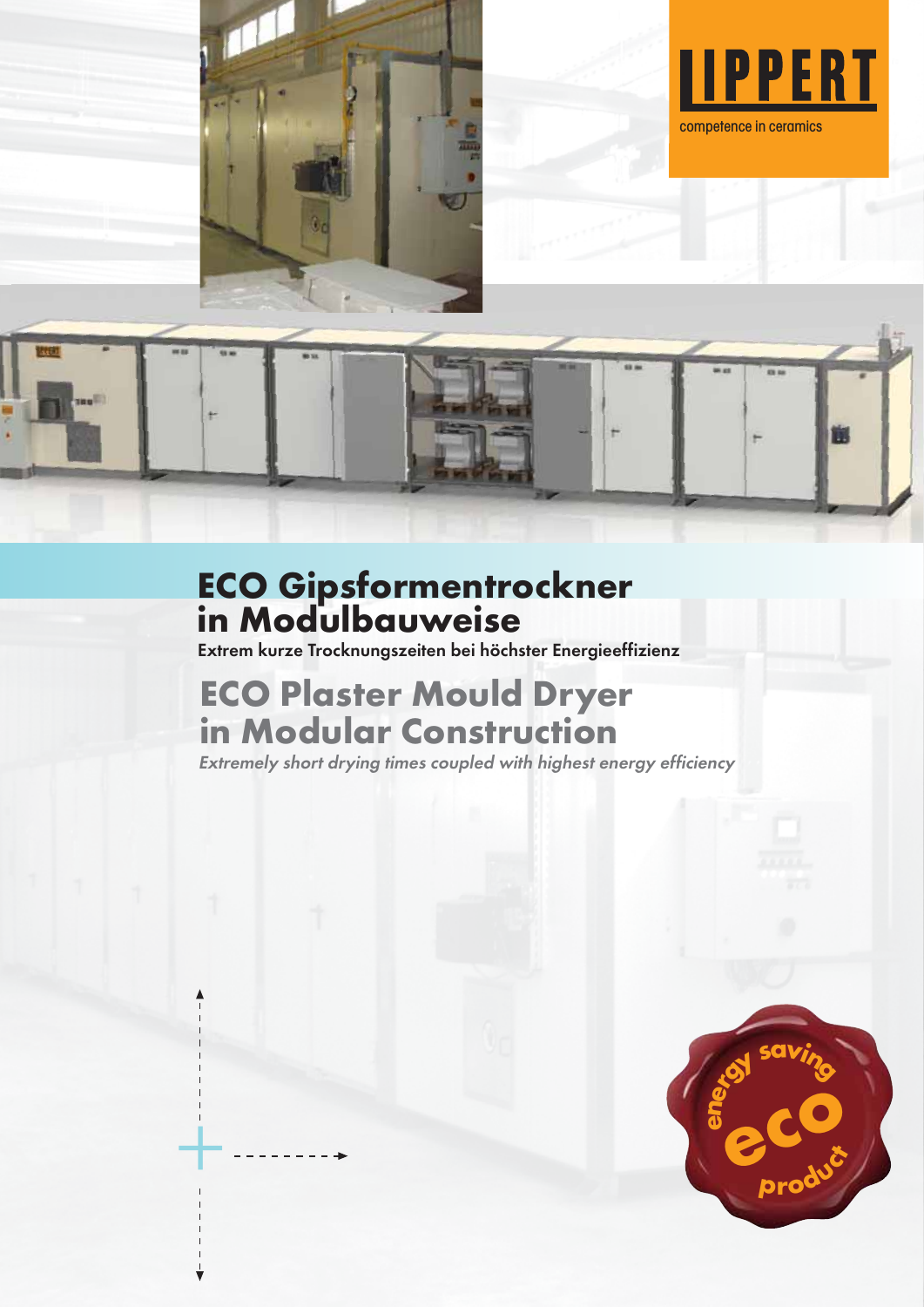Linienaufstellung nicht reicht, kann auf ein Eckmodul zurückgegriffen werden.

Flexible Regelung: Es können beliebige Temperaturkurven abgefahren oder, insbesondere bei Mischbesatz, d. h. größere und kleinere Formen, ein Temperaturfestwert eingestellt werden. Größere Teile verweilen etwas länger im Trockner als kleinere. Flügeltüren ermöglichen jederzeit eine bequeme Beladung, da der Trockner beim Öffnen automatisch stoppt und nach dem Schließen sofort wieder anläuft.

Es können verschiedenste Heizmedien wie Gas, Öl, Warmwasser, Dampf, Strom oder auch nur Ofenabwärme eingesetzt werden.

#### ECO Gipsformentrockner spart Zeit, Geld und Energie

Der Trocknerspezialist LIPPERT hat einen äußerst leistungsstarken und energetisch sehr wirtschaftlichen Gipsformentrockner entwickelt.

Seine Hauptmerkmale sind hohe Luftgeschwindigkeiten bei geringen Prozesstemperaturen. Die geringe Differenz zwischen Gipsformentemperatur und Prozesstemperatur bewirkt eine sehr gute Wärmeverteilung mit dem Ergebnis äußerst schonender und spannungsfreier Trocknung. Es ist gelungen, die Trocknungszeiten extrem zu verkürzen und dadurch den Energieverbrauch stark zu senken.

Wing doors enable convenient loading at all times, because the dryer stops automatically when they are opened and restarts immediately when they are closed.

Speziell für Sanitär-Gipsformen mit einem Gewicht von mehr als 150 kg kann der Trockner zusätzlich mit einem Kernbelüftungsaggregat ausgerüstet

werden (innere Belüftung). Die damit erzielten Trockenzeiten liegen bei ca. 20 Stunden.

Da der Trockner modular aufgebaut und fertig vormontiert ist, kann er vom Kunden selbst aufgestellt werden. Die Elektromontage ist einfach, da die Anlage vorverkabelt und mit Verbindungssteckern versehen ist. Lediglich die Inbetriebnahme sollte durch einen LIPPERT-Fachmann erfolgen. Dadurch sind die Montageund Inbetriebnahmekosten deutlich niedriger als gewohnt.

Räumlich anpassungsfähig: Der Trockner kann je nach Beheizungsart aus 1 bis 8 Trocknermodulen zusammengesetzt werden. Falls der zur Verfügung stehende Raum für eine

is insufficient for in-line installation, a corner module can be inserted.

The control system is also very flexible: Arbitrary temperature curves can be run or, for mixed settings of large and small moulds, a fixed temperature can be set and the larger parts simply left in the dryer somewhat longer than the smaller ones.

Any preferred heating medium can be employed: gas, oil, hot water, steam, electricity or even kiln exhaust.

ECO Plaster mould dryer saves time, money and energy







Drying specialist LIPPERT has designed an extremely performant, (energy-) economical plaster-mould dryer.

Thanks to the dryer's high airflow velocities and relatively low process temperatures, the resultant modest differential between the plaster-mould temperature and the process very good thermal profile and accordingly gentle, stress-free drying. At the same time, the new approach sensationally shortens the oldaccustomed drying times and lowers energy consumption to match.

The dryer can also be fitted with a core ventilator (internal ventilation) designed especially for sanitaryware

temperature rewards the user with a the customer needs LIPPERT's help for The modular, fully preassembled dryer can be installed by the customer's own personnel. Even the electrical installation is easy, because the system is fully hard-wired to plug-in status. All is the dryer's commissioning, so the overall cost of installation and commissioning is much lower than usual.

<sup>p</sup>laster moulds weighing more than150 kg. This limits the drying time to roughly 20 hours.

As far as the space requirement is concerned, the dryer is very accommodative: Depending on the method of heating, as many as 8 drying modules can be assembled together, and if the space available

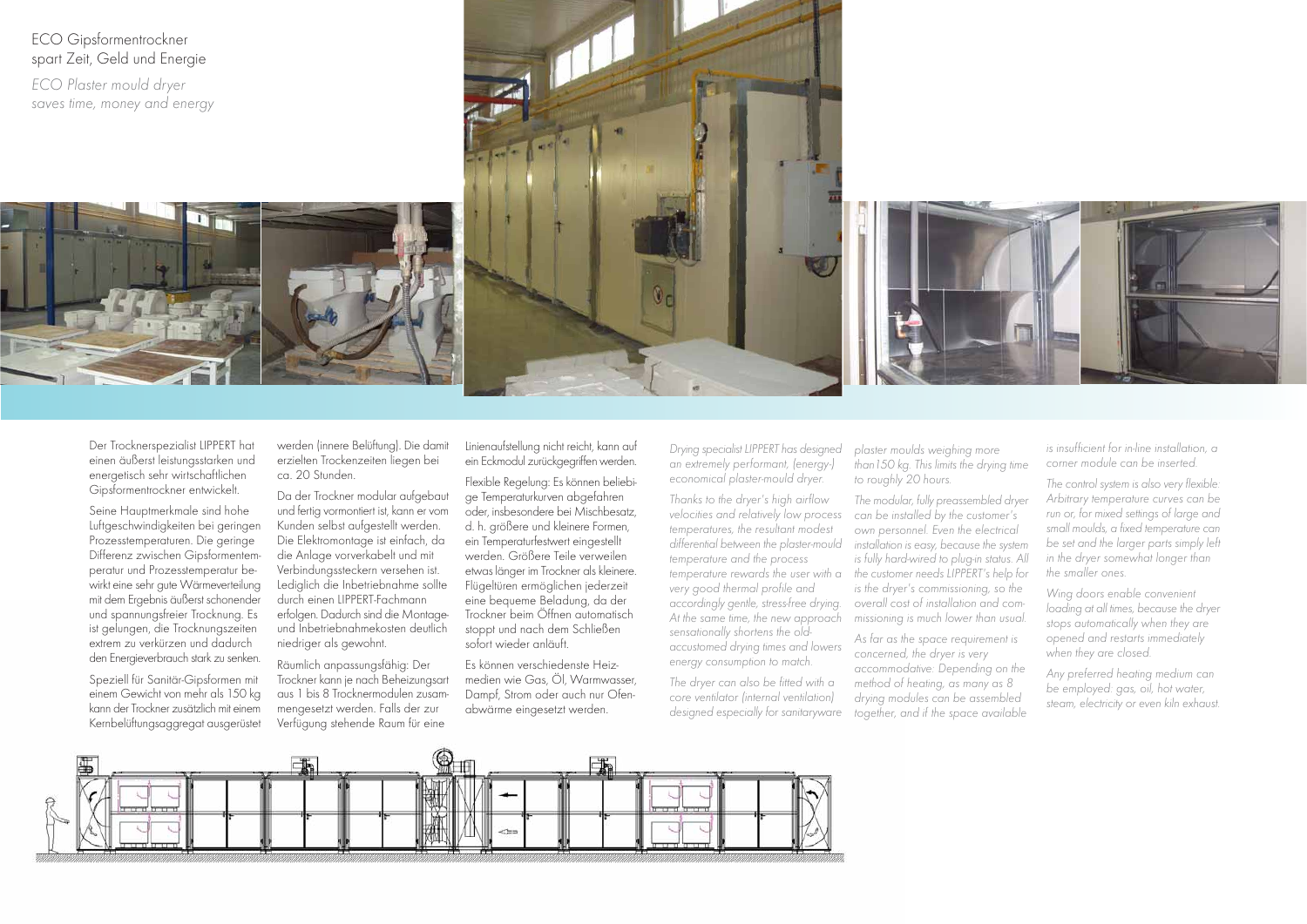# A straight comparison

| System:                                                                           | Conventional<br>drying chamber                                                                                    | ECO core plaster mould<br>high capacity dryer                                                           |                                            |
|-----------------------------------------------------------------------------------|-------------------------------------------------------------------------------------------------------------------|---------------------------------------------------------------------------------------------------------|--------------------------------------------|
|                                                                                   | 81 storing positions,<br>up to 2 moulds                                                                           | 20 storing positions,<br>up to 2 moulds                                                                 |                                            |
|                                                                                   |                                                                                                                   |                                                                                                         |                                            |
| Output per week<br>40 tons                                                        | 1 x 160 plaster moulds<br>weighing approx. 250 kg ea.                                                             | 4 x 40 plaster moulds<br>weighing approx. 250 kg ea.                                                    |                                            |
| Drying time:                                                                      | 96 h                                                                                                              | 22h                                                                                                     |                                            |
| <b>Recirculated</b><br>air volume flow:                                           | 4 axial blowers, airflow rate of<br>approx. 30,000 m <sup>3</sup> /h                                              | 2 axial blowers, airflow rate<br>of approx. 30,000 m <sup>3</sup> /h                                    |                                            |
| Air velocity:                                                                     | $1 - 2 m/s$                                                                                                       | approx. $10 \text{ m/s}$                                                                                | Comparison of<br>performance in<br>percent |
| Floor space:                                                                      | $12 m \times 5 m = 60 m^2$                                                                                        | $17 \text{ m} \times 1.4 \text{ m} = 24 \text{ m}^2$                                                    | $-60%$                                     |
| Energy<br>consumption:                                                            | 1.2 kWh/kg of water                                                                                               | 1.07 kWh/kg of water                                                                                    | $-10%$                                     |
| Electric power<br>consumption<br>(for drying of 40 tons<br>of material per week): | 25 kWh x 96 h<br>$= 2,400$ kWh / week                                                                             | 16 kWh x 22 h x 4<br>$=1,400$ kWh / week                                                                | $-42%$                                     |
| Pallet<br>requirement:                                                            | approx. 80 stacking pallets<br>(3 x 9 three-level setdown<br>points, up to 2 plaster<br>moulds per setdown point) | approx. 20 Euro pallets<br>10 two-level setdown<br>points; up to 2 plaster<br>moulds per setdown point) | $-75%$                                     |
| Installation time:                                                                | approx. 2 weeks                                                                                                   | approx. 1 week                                                                                          | $-50%$                                     |
| Logistics:                                                                        | Batch-by-batch operation:<br>60 m <sup>2</sup> of buffer space before<br>and after the dryer                      | Online operation:<br>No buffer space required                                                           |                                            |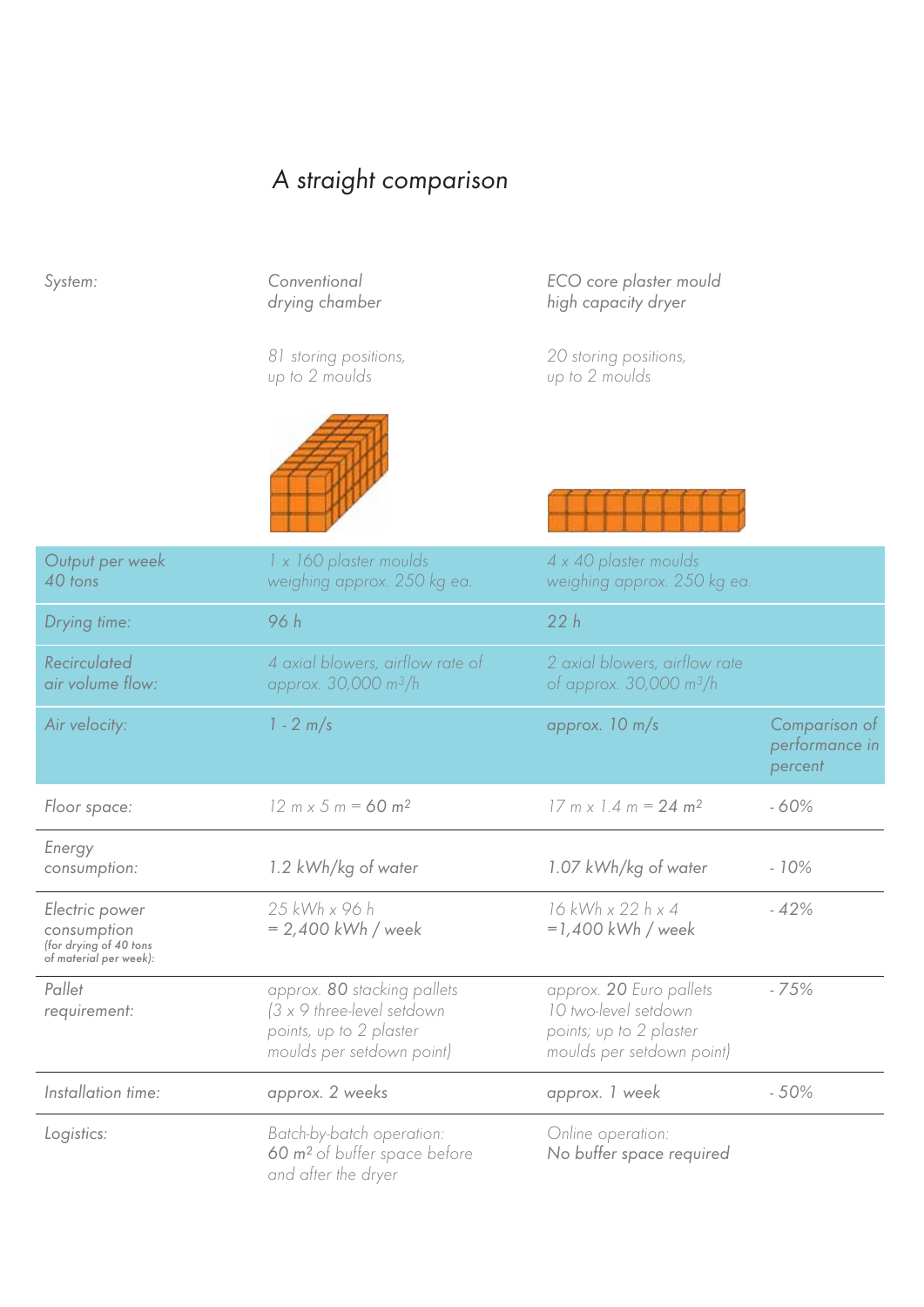## Die technischen Daten im Vergleich

| System:                                                    | Konventionelle<br>Trockenkammer                                                                | Eco-Kern-Gipsformen-<br>Hochleistungstrockner                                              |                            |
|------------------------------------------------------------|------------------------------------------------------------------------------------------------|--------------------------------------------------------------------------------------------|----------------------------|
|                                                            | 81 Stellplätze<br>mit bis zu 2 Formen                                                          | 20 Stellplätze<br>mit bis zu 2 Formen                                                      |                            |
|                                                            |                                                                                                |                                                                                            |                            |
| Wochenleistung<br>40 Tonnen:                               | 1 x 160 Gipsformen,<br>je ca. 250 kg                                                           | 4 x 40 Gipsformen,<br>je ca. 250 kg                                                        |                            |
| Trockenzeit:                                               | 96 h                                                                                           | 22h                                                                                        |                            |
| Luftleistung<br>Umluft:                                    | 4 Axiallüfter<br>je ca. 30.000 m <sup>3</sup> /h                                               | 2 Axiallüfter<br>je ca. 30.000 m <sup>3</sup> /h                                           |                            |
|                                                            |                                                                                                |                                                                                            |                            |
| Luft-<br>geschwindigkeit:                                  | $1 - 2 m/s$                                                                                    | ca. $10 \text{ m/s}$                                                                       | Prozentualer<br>Vergleich: |
| Grundfläche:                                               | $12 m \times 5 m = 60 m^2$                                                                     | $17 \text{ m} \times 1.4 \text{ m} = 24 \text{ m}^2$                                       | $-60%$                     |
| Energieverbrauch:                                          | 1,2 kWh/kg Wasser                                                                              | 1,07 kWh/kg Wasser                                                                         | $-10%$                     |
| Energieverbrauch<br>Elektro (bei 40 t<br>Trocknung/Woche): | 25 kWh x 96 h<br>$= 2.400$ kWh/Woche                                                           | 16 kWh x 22 h x 4<br>$= 1.400$ kWh/Woche                                                   | $-42%$                     |
| Palettenbedarf:                                            | ca. 80 Stapelplatten<br>(3 x 9 Stellplätze mit 3 Ebenen,<br>je Stellplatz bis zu 2 Gipsformen) | ca. 20 Europaletten<br>(10 Stellplätze mit 2 Ebenen,<br>je Stellplatz bis zu 2 Gipsformen) | $-75%$                     |
| Montage:                                                   | ca. 2 Wochen                                                                                   | ca. 1 Woche                                                                                | $-50%$                     |